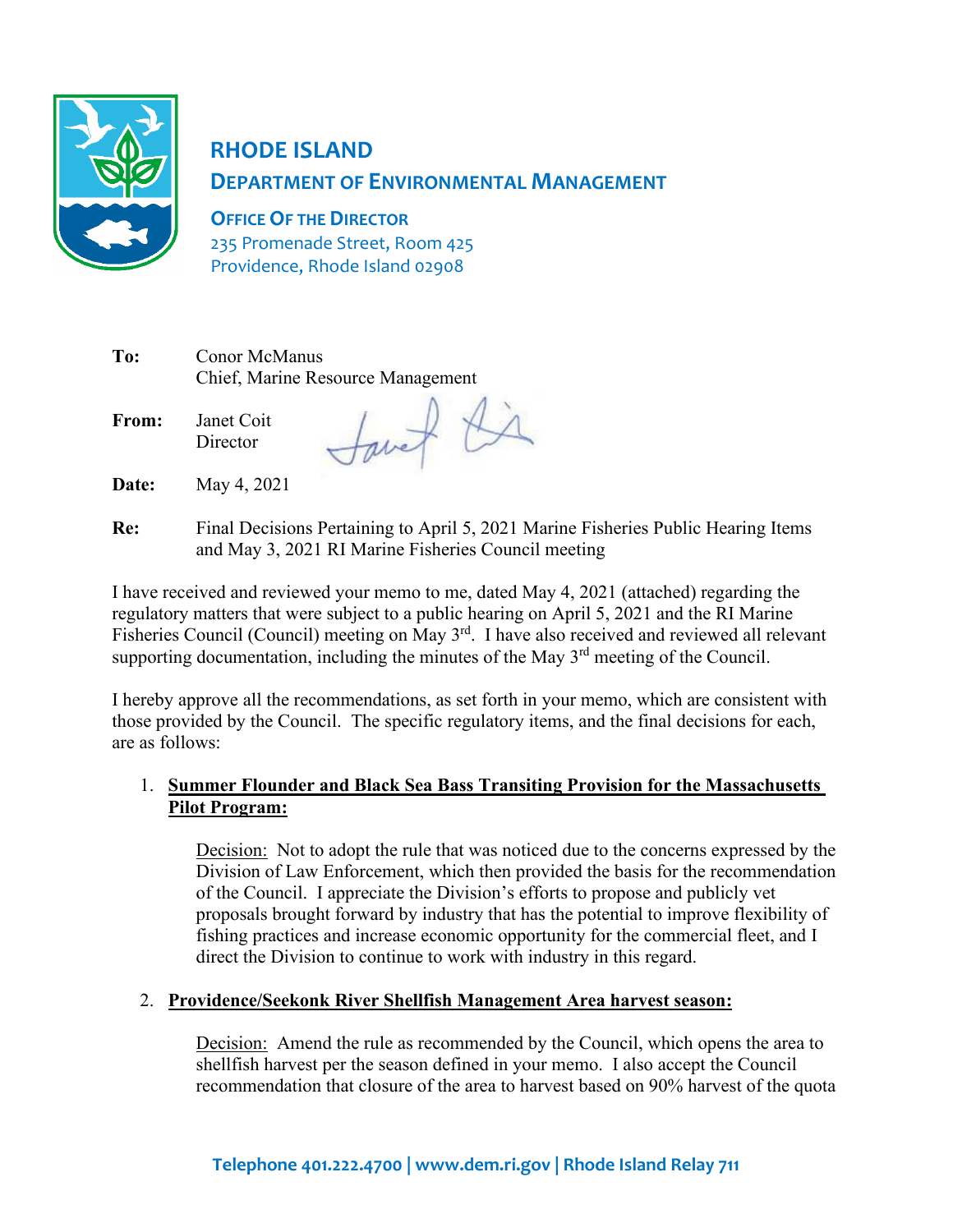not be adopted at this time. I thereby direct the Division to remove this provision from the final rule to be filed.

It is a great opportunity to be able to open this area to shellfish harvest after decades of being closed. I direct the Division to closely monitor harvest rates and fisheries independent survey data, from the area this year, and to update the current stock assessment with 2021 data added, with the goal of assessing the impacts of this year's harvest on the health of stock and determining sustainable management parameters in future years that ensures the sustainability of the shellfish resources in this area.

#### 3. **Oyster harvest moratorium in Quonochontaug Pond Shellfish Management Area:**

Decision: Amend the rule as supported by the Division and Council to extend the oyster harvest moratorium in Quonochontaug Pond to November 15, 2023.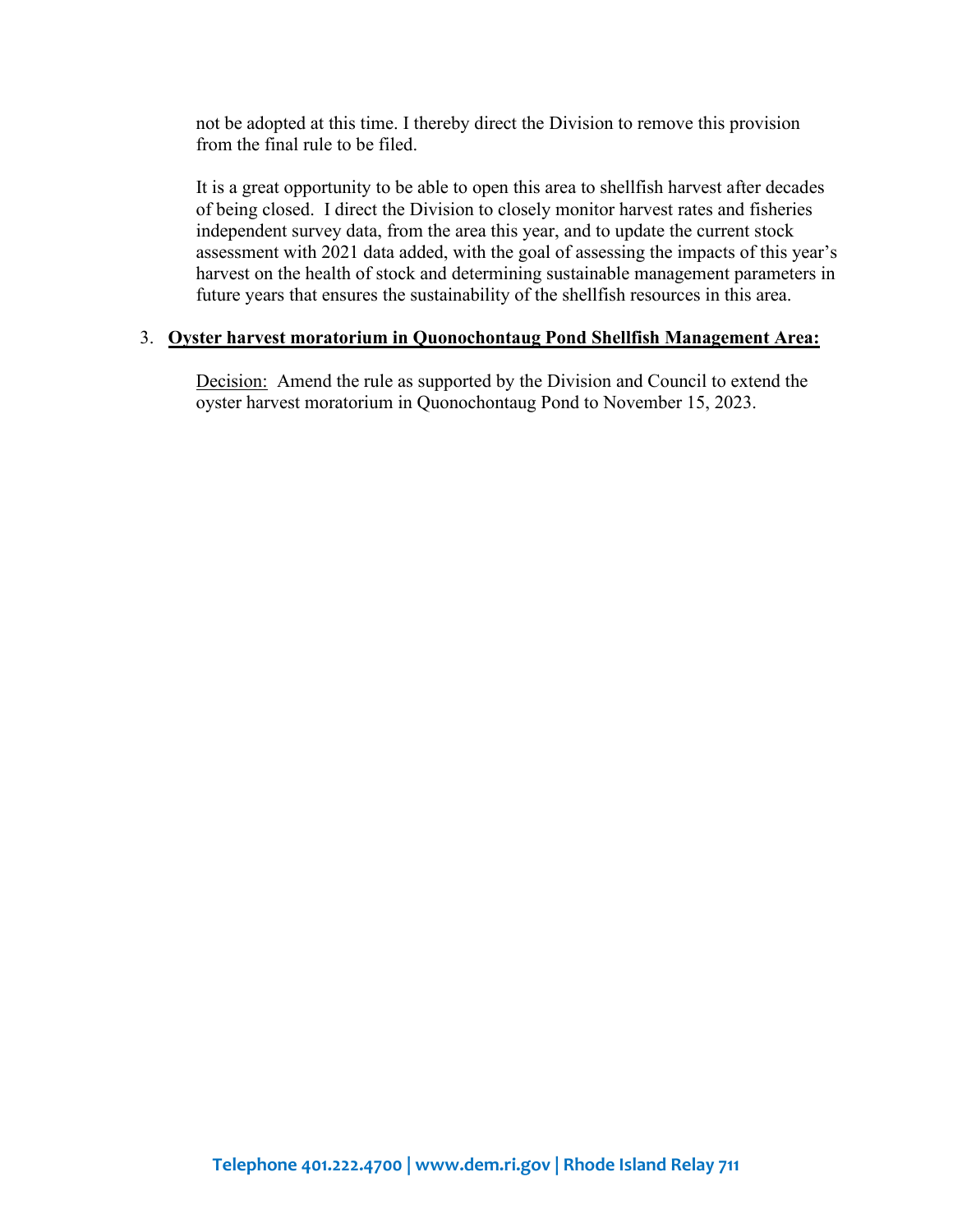

**RHODE ISLAND DEPARTMENT OF ENVIRONMENTAL MANAGEMENT DIVISION OF MARINE FISHERIES** 3 Fort Wetherill Road Jamestown, Rhode Island 02835

## INTER-OFFICE MEMO

- TO: Janet Coit, Director
- FROM: Conor McManus, Chief

DATE: May 4, 2021

SUBJECT: Decisions regarding proposed regulation amendments that were subject of a public hearing held on April 5<sup>th</sup> and RI Marine Fisheries Council (RIMFC) on May 3<sup>rd</sup>. The public hearing folder contains all the necessary documentation related to this hearing, including a summary of the oral comments made at the hearing, written comments received, the noticed annotated regulations, and public notice.

#### 1. **Summer Flounder and Black Sea Bass Transiting Provision for MA Pilot Program (Part 1, proposed new section 1.9(D)):**

- Background and Proposal: Industry proposal intended to work in conjunction with a Massachusetts marine fisheries-based program which is currently in a pilot phase. This program authorizes Mass. permitted state water fishermen to possess two daily possession limits (aggregate) of summer flounder, black sea bass, and horseshoe crab when landing in Massachusetts. In recent years the core of Mass. state waters biomass of summer flounder has moved further to the east, which forces their small mobile gear fleet (day boats) to travel further to target them. To make these trips efficient and profitable, participants in the Mass. program are authorized to fish during a given day and then fish a second day and possess two daily possession limits of the aforementioned species. There are approximately ten RI based vessels with authorization to participate in the Mass. Program. This proposal represents a change in the RI transiting regulation, which would authorize properly licensed (duel permit holders) RI participants to possess both RI and Mass. possession limits in RI waters should respective state waters fishing activity overlap during a trip.
- Public comments: None provided.
- Division of Law Enforcement: The Division of law Enforcement (DLE) expressed serious concerns based on the potential for significant non-compliance and enforceability of this rule. Even with a VMS requirement, it would be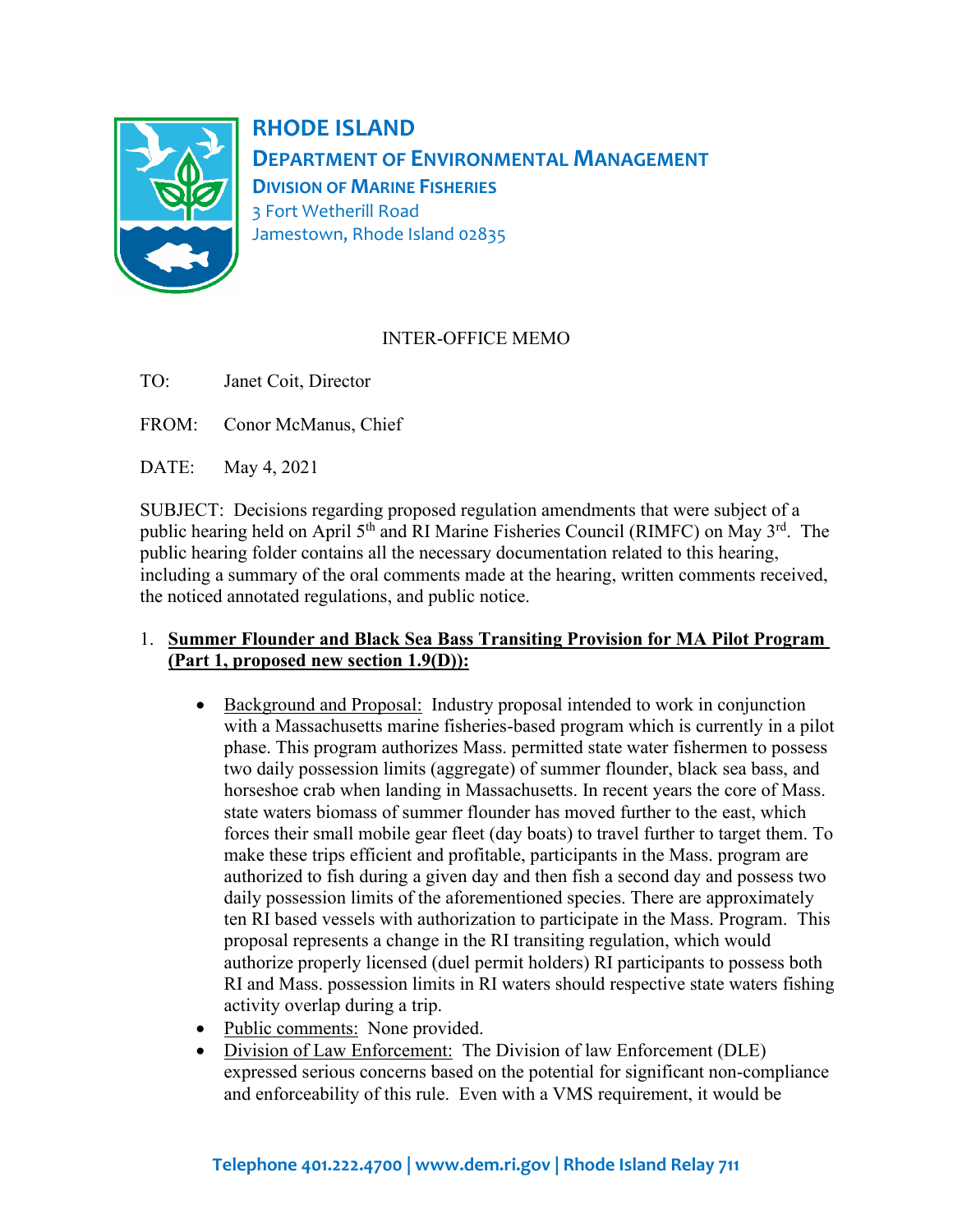impossible for DLE to determine where the fish were caught (i.e., in RI, Mass., or federal waters), potentially resulting in non-compliance with the RI possession limit and landing regulations. Regulations require that fish caught in RI state waters must be landed in RI. Further hampering the DLE's ability to enforce possession limits is the allowance for vessels to fish in RI state waters while having a two day Mass. possession limit on board. All of the state's other transiting regulations require that gear be stowed during transit. Additionally, RI DLE officers expressed difficulty in their ability to determine a RI vessel's compliance while landing in another state.

- RIMFC: 7 0 to recommend to not support adoption of the rule due to concerns expressed by the DLE.
- Marine Fisheries: Considering the concerns expressed by the DLE and the recommendation of the Council, the Division does not support adopting the proposed rule at this time. The Division continues to support programs that allow fisheries more flexibility such as aggregate programs but the enforceability these programs is required. The Division will continue to examine how best to develop a regulatory framework that achieves both fishery and enforcement concerns.
- Timing to file: N/A (do not file).

#### 2. **Providence/Seekonk River Shellfish Management Area harvest season (Part 4, section 4.12.2(S)):**

- Background: The water quality for the lower portion of the Providence River south of Gaspee Point has been recently upgraded by the Office of Water Resources to "Conditionally Approved" status. In anticipation of this change in water quality status, the Division first established these waters as a Shellfish Management Area pursuant to R.I. Gen. Laws  $\S$  20-3-4, and has been completing a stock status of bay quahogs in order to provide information necessary to determine an acceptable harvest (i.e., maximum sustainable yield) for the area which recognizes the importance of the area as supporting recruitment for commercially significant harvest areas, namely Upper Narragansett Bay Conditional Area "A" (GA1-1) and Upper Narragansett Bay (GA1). The area is currently closed to harvest pursuant to marine fisheries regulations, [Part 4 –](https://rules.sos.ri.gov/regulations/part/250-90-00-4) [Shellfish](https://rules.sos.ri.gov/regulations/part/250-90-00-4) (see section 4.12.2(S)). The Division presented findings of the stock assessment and offered possible harvest scenarios to the Council's Shellfish Advisory Panel over two meetings, March 24 and April 14, of which recommendations of the SAP were then provided to the Council for their consideration at their meeting on May 3.
- Proposal: Division proposal in consultation with industry as follows: Open from 8:00 AM to 11:00 AM on the following dates:
	- o May 26 and 28
	- o June 2, 4, 7, 9, 11, 14, 16, 25, 28, 30
	- o July 2, 6, 7, 9, 12, 14, 16, 19, 21, 23, 26, 28, 30
	- o August 2 and 4
	- o Additional provisions: